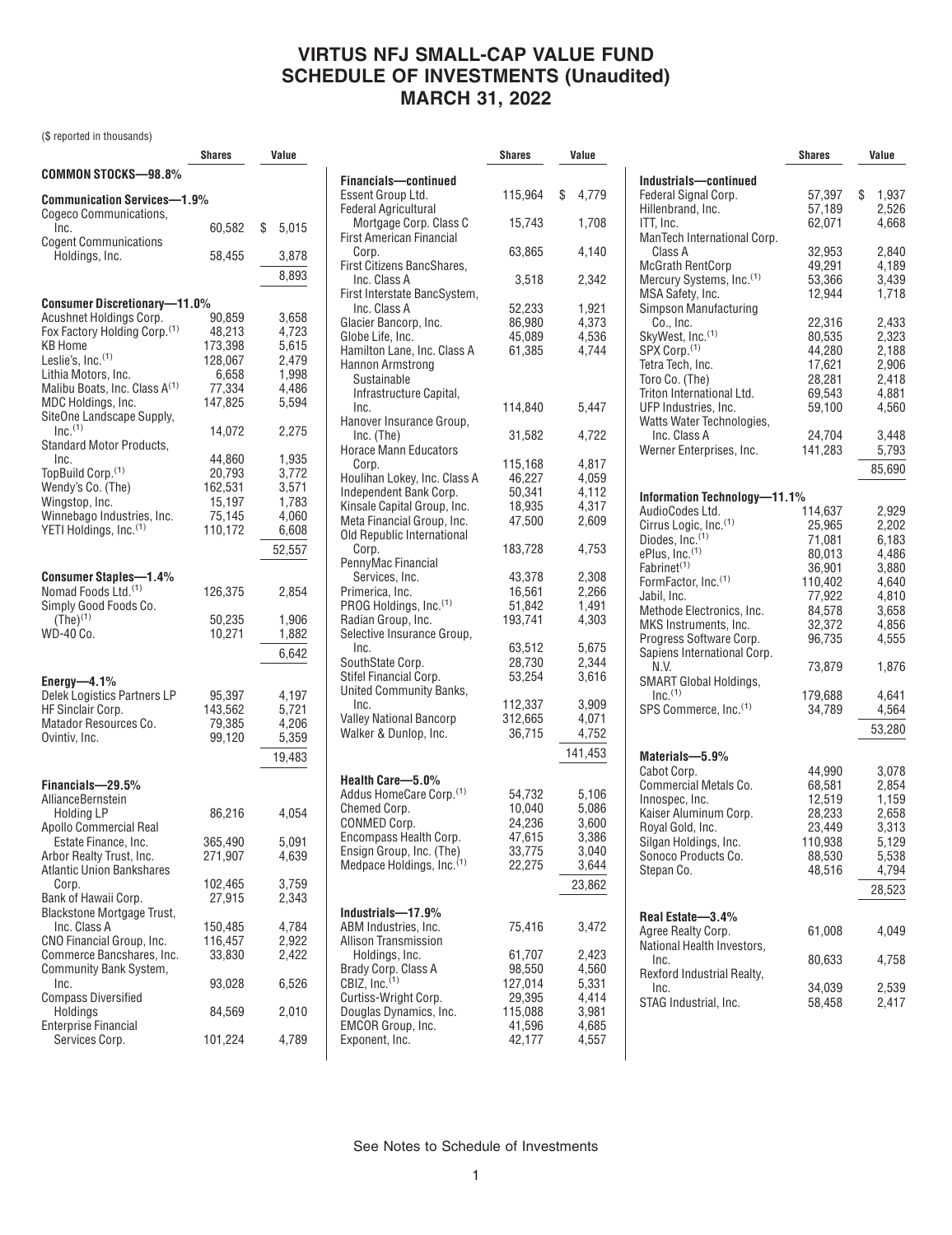# **VIRTUS NFJ SMALL-CAP VALUE FUND SCHEDULE OF INVESTMENTS (Unaudited) (Continued) MARCH 31, 2022**

### (\$ reported in thousands)

|                                                                            | <b>Shares</b>                        | Value                            | <b>Shares</b>                                                                                                    | Value                 |
|----------------------------------------------------------------------------|--------------------------------------|----------------------------------|------------------------------------------------------------------------------------------------------------------|-----------------------|
| <b>Real Estate-continued</b><br>Terreno Realty Corp.                       | 33,794                               | 2,502<br>\$<br>16,265            | <b>EXCHANGE-TRADED FUND-0.5%</b><br>Invesco S&P 500 Equal<br>Weight $ETF(2)$<br>16.045                           | 2,531<br>S            |
| Utilities-7.6%                                                             |                                      |                                  | TOTAL EXCHANGE-TRADED FUND<br>(Identified Cost \$2,246)                                                          | 2,531                 |
| American States Water Co.<br>Black Hills Corp.<br>California Water Service | 31,180<br>65.178                     | 2,776<br>5,020                   | TOTAL LONG-TERM<br>INVESTMENTS-99.3%                                                                             |                       |
| Group<br>IDACORP, Inc.                                                     | 44,492<br>45,164                     | 2,637<br>5,210                   | (Identified Cost \$383,831)                                                                                      | 475,592               |
| NorthWestern Corp.<br>ONE Gas, Inc.<br>Spire, Inc.<br>Unitil Corp.         | 76,552<br>75,555<br>75,795<br>80,853 | 4,631<br>6,667<br>5,439<br>4,033 | SHORT-TERM INVESTMENT-1.0%<br><b>Money Market Mutual Fund-1.0%</b><br>Dreyfus Government Cash                    |                       |
| TOTAL COMMON STOCKS<br>(Identified Cost \$381,585)                         |                                      | 36,413<br>473,061                | Management Fund -<br><b>Institutional Shares</b><br>(seven-day effective yield<br>$(0.194\%)^{(2)}$<br>4,593,935 | 4,594                 |
|                                                                            |                                      |                                  | TOTAL SHORT-TERM INVESTMENT<br>(Identified Cost \$4,594)                                                         | 4.594                 |
|                                                                            |                                      |                                  | TOTAL INVESTMENTS-100.3%<br>(Identified Cost \$388,425)<br>Other assets and liabilities, net-(0.3)%              | \$480,186<br>(1, 355) |
|                                                                            |                                      |                                  | <b>NET ASSETS-100.0%</b>                                                                                         | \$478,831             |

#### **Abbreviations:**

**(Identified Cost \$4,594) 4,594**

ETF Exchange-Traded Fund

LP Limited Partnership

S&P Standard & Poor's

## **Footnote Legend:**

(1) Non-income producing.

(2) Shares of this fund are publicly offered, and its prospectus and annual report are publicly available.

### **Country Weightings†**

| <b>United States</b>                                      | 95%  |
|-----------------------------------------------------------|------|
| Bermuda                                                   | 2    |
| Virgin Islands (British)                                  |      |
| Canada                                                    |      |
| Israel                                                    |      |
| Total                                                     | 100% |
| <sup>†</sup> % of total investments as of March 31, 2022. |      |

The following table summarizes the market value of the Fund's investments as of March 31, 2022, based on the inputs used to value them (See Security Valuation Note 1 in the Notes to Schedule of Investments):

|                           | Total<br>Value at<br>March 31, 2022 | Level 1<br><b>Quoted Prices</b> |
|---------------------------|-------------------------------------|---------------------------------|
| Assets:                   |                                     |                                 |
| <b>Equity Securities:</b> |                                     |                                 |
| <b>Common Stocks</b>      | \$473,061                           | \$473,061                       |
| Exchange-Traded Fund      | 2.531                               | 2,531                           |
| Money Market Mutual Fund  | 4,594                               | 4,594                           |
| Total Investments         | \$480,186                           | \$480,186                       |
|                           |                                     |                                 |

There were no securities valued using significant observable inputs (Level 2) or significant unobservable inputs (Level 3) at March 31, 2022.

There were no transfers into or out of Level 3 related to securities held at March 31, 2022.

See Notes to Schedule of Investments